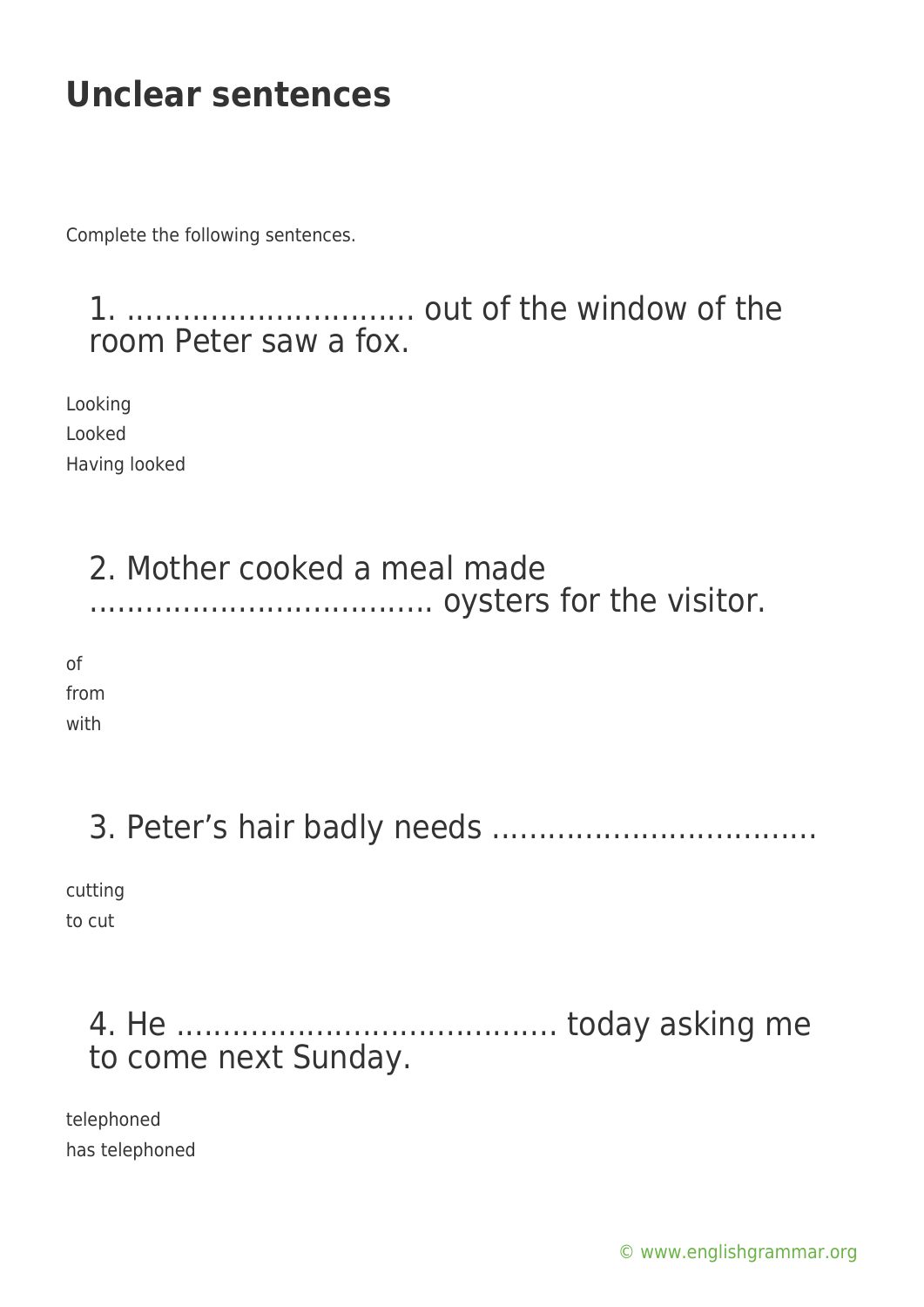# **Unclear sentences**

5. James, ....................................... from his head, made a sewing machine for his mother.

entire entirely

> 6. Uncle Thomas, ..................................... is over ninety, called his granddaughter.

who that which

#### 7. The basket full of flowers ....................................... by a girl.

carried was carried

### 8. The boy ........................................ lives next door wrote to the President.

who whom